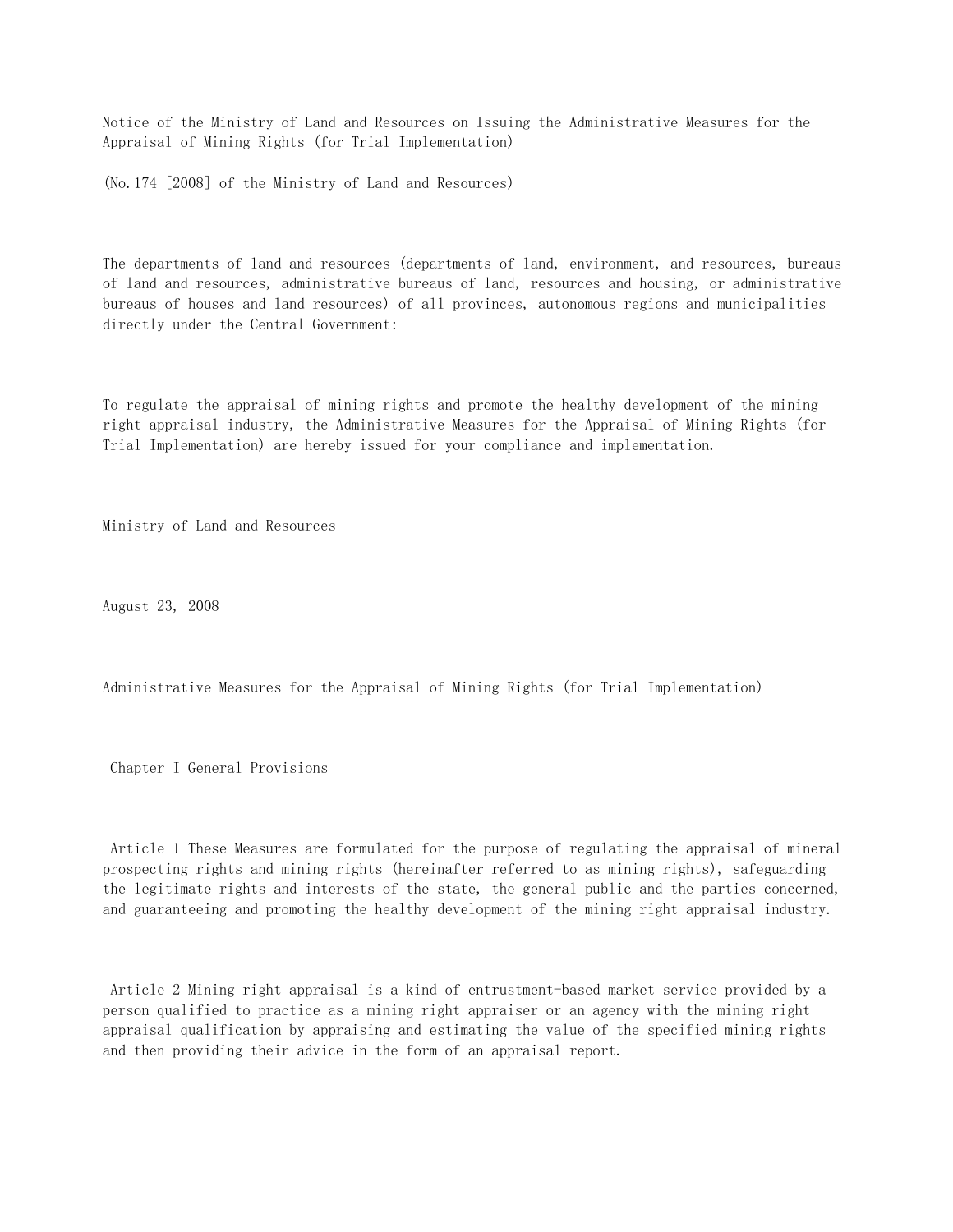Article 3 These Measures apply to the following mining right appraisal-related activities that are conducted in the People's Republic of China and the administration thereof:

1. the appraisal of mining rights prescribed by laws, regulations or the relevant department of the State Council; and

2. other necessary appraisals of mining rights.

 Article 4 The state adopts the mining right appraiser qualification management system and the mining right appraisal agency qualification management system. Individuals and agencies shall have corresponding qualifications in order to appraise mining rights.

 Article 5 The Ministry of Land and Resources is the administrative department of the mining right appraisal work of the whole nation. It takes charge of the supervision and administration of the mining right appraisal industry of the country, the supervision over the self-discipline management of China Association of Mining Right Appraisal (CAMRA), the archive-filing of mining right appraisal reports within its examination and approval authority and the entrustment of the appraisal of mining rights which shall be made by the state as required by law.

 Article 6 The administrative department of land and resources of a province, autonomous region, or municipality directly under the Central Government shall be responsible for the archivefiling of mining right appraisal reports and the entrustment of the appraisal of mining rights which shall be made by the state as required by law within its jurisdiction, with the exception of those prescribed in Article 5, and shall assist the Ministry of Land and Resources in the supervision and administration of the mining right appraisal industry.

 Article 7 The CAMRA shall, according to the relevant state laws and regulations, its articles of association and these Measures, exercise self-discipline management in the mining right appraisal industry, guide and supervise the practices of mining right appraisers and mining right appraisal agencies, work out mining right appraisal criterions, build a technical service system, publicize and provide trainings on the mining right appraisal management system and criterions, and do a good job in mining right appraisal qualification management based on the requirements of the Ministry of Land and Resources.

 Article 8 Mining right appraisers and mining right appraisal agencies shall operate the appraisal business in accordance with the relevant state laws and regulations, the provisions of the relevant department of the State Council, the national standards, the industrial norms, the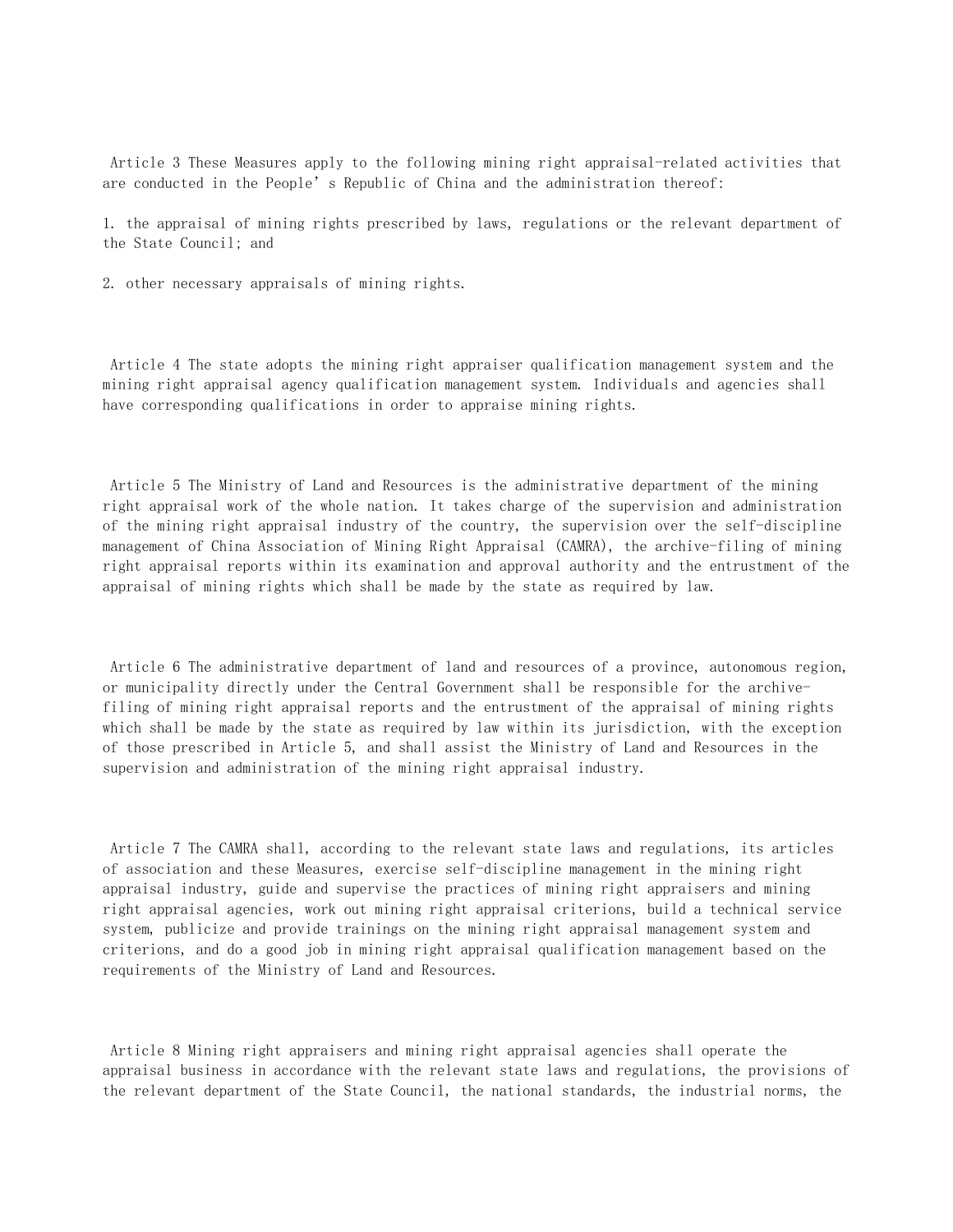mining right appraisal criterions and the basic principles of objectivity, fairness, equity, good faith and competency.

 Article 9 Mining right appraisers and mining right appraisal agencies are not subject to geographical restriction in operating the mining right appraisal business.

 Article 10 Where a mining right appraiser bases his stand on, refers to or quotes the data or conclusion made by an entity with corresponding qualifications, such as geological reports, evaluation opinions, and other research, design or demonstration reports or the production and operation indicators for mining enterprises, etc., he shall make an objective and independent statement on the trustworthiness of the data or conclusion he uses, to what an extent it required for the appraisal and whether it is in line with the current standards or norms, etc., and shall be responsible for the reasonability of the appraisal methods, parameters and results.

 Article 11 A mining right appraisal report issued by a mining right appraisal agency shall be signed by the legal representative of the agency and the appraiser that made the appraisal. Both the appraisal agency and the appraiser shall be legally responsible for the independency, objectiveness, equity and authenticity of the appraisal report.

Chapter II Mining Right Appraisers

 Article 12 To be a mining right appraiser, one shall meet the requirements as set by the Ministry of Human Resources and Social Security and the Ministry of Land and Resources, pass the mining right appraiser qualification examinations without being challenged in the announcement for challenge, and obtain the mining right appraiser qualification.

 Article 13 A mining right appraiser shall work as a full-time employee of a mining right appraisal agency, be a member of the CAMRA and get registered as a practitioner at the CAMRA.

 Article 14 None of the following persons who have the mining right appraiser qualification may get registered as a practitioner:

1. state functionaries;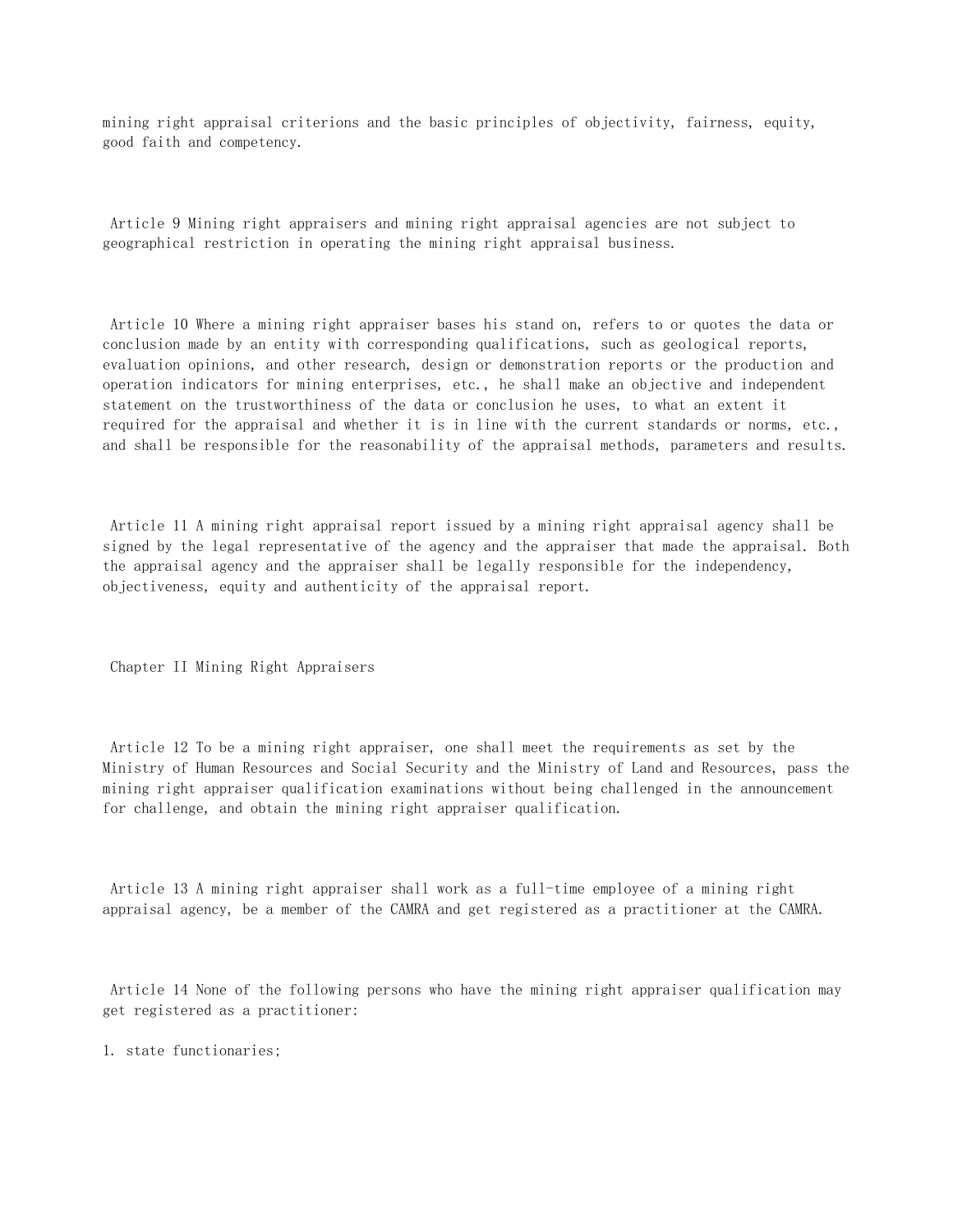- 2. public servants in public institutions;
- 3. full-time staff of social bodies;
- 4. persons without full civil capacity; and
- 5. other persons as specified by law.

 Article 15 Mining right appraisers shall receive continuing education, otherwise they may not get registered or re-registered as practitioners.

 Article 16 Where any mining right appraiser commits any of the following acts, the registration authority shall deregister him and disqualify him for any new registration:

- 1. working for two or more appraisal agencies concurrently;
- 2. accepting any appraisal business in his own name;

3. lending his qualification certificate or practicing certificate to any other person or allowing any other person to practice in his name;

4. giving false publicity to his practicing capability;

5. trading the stocks, bonds or other negotiable securities to which the entity under appraisal is related, or being involved in the purchase and sales of mining rights or purchasing any other property of the client during the period when he is involved in a mining right appraisal project;

6. accepting the orders given by the client or any other party concerned on the appraisal methods, parameters and results;

- 7. signing any appraisal report which is false or has serious errors or omissions; or
- 8. other illegal or regulation-incompliant acts.

 Article 17 Where any person who has obtained the mining right appraiser qualification is disqualified upon his own application or according to the relevant provisions, the registration authority shall deregister him and nullify his qualification by announcement.

Chapter III Mining Right Appraisal Agency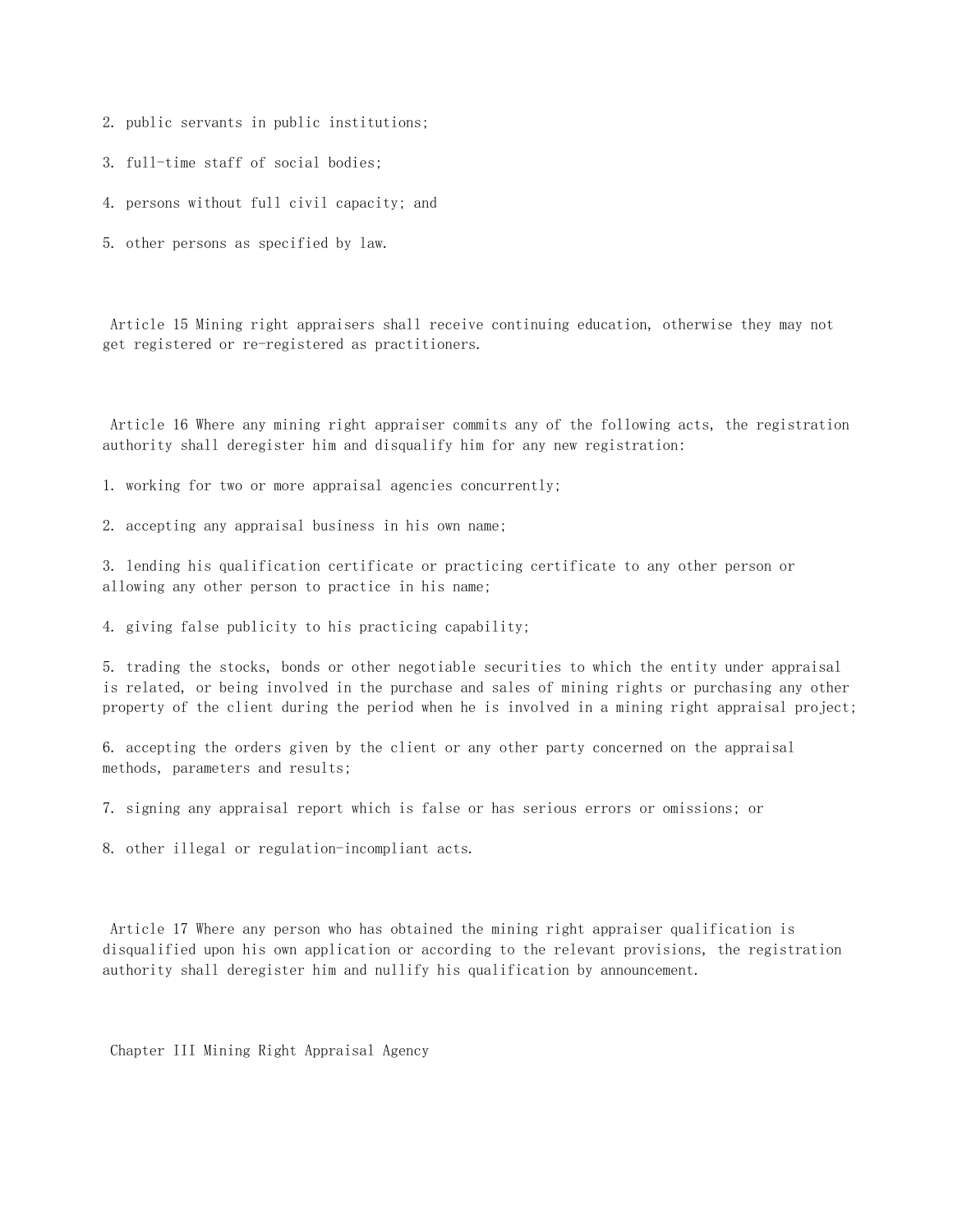Article 18 To be a mining right appraisal agency, an institution shall simultaneously satisfy the following requirements:

1. it shall be an intermediary partnership or corporation that has been registered at the industrial and commercial administration;

2. in the case of a partnership, it shall have at least three practicing appraisers and at least two are partners; in the case of a corporation, it shall have at least four practicing appraisers and at least three are the financial contributors; and

3. it shall have full-time employees specialized in mining, ore dressing, smelting, geology, economy and law and professionals with the medium-grade professional title or bachelor's degree or above.

 Article 19 To be registered as a qualified mining right appraisal agency, an intermediary agency which satisfies the requirements as prescribed in Article 18 shall get the CAMRA approval without being challenged in the announcement for challenge, handle the registration formalities and then obtain the mining right appraisal qualification.

 Article 20 To be registered as a qualified mining right appraisal agency, an intermediary agency may not be affiliated or subordinated to any governmental body, public institution or social body in terms of personnel issues.

 Article 21 A mining right appraisal agency shall set up and improve its systems for quality control, archives management, learning and training, personnel management and financial management.

 Article 22 A mining right appraisal agency shall make sure that its mining right appraisers receive continuing education, keep strict control over the employment of appraisers and practitioners and accept and cooperate with the supervision and administration of the governmental organs and the relevant industrial self-disciplinary organizations.

 Article 23 A mining right appraisal agency shall conclude an appraisal contract with its clients and charge appraisal fees in rational amounts in undertaking appraisal businesses.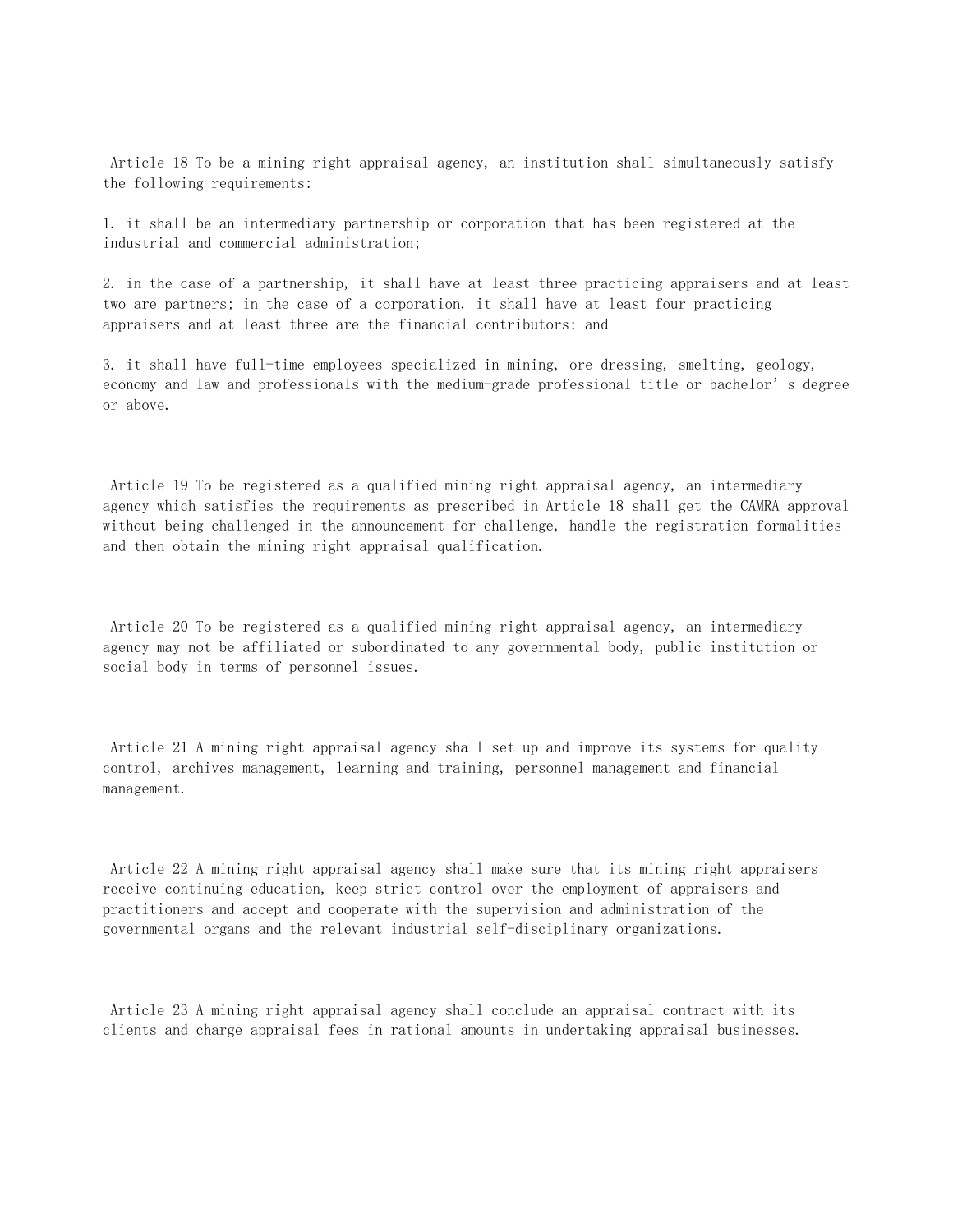Article 24 Where a mining right appraisal agency commits any of the following acts, the registration authority shall deregister it and disqualify it for any new registration:

1. seeking for illegal profits by taking advantage of its mining right appraisal business;

2. practicing in the name of any other agency;

3. soliciting business by maliciously beating down prices, offering kickbacks or by any other means of unfair competition;

4. giving false publicity to its practicing capability;

5. accepting any appraisal business which has an interest relationship with another subject under appraisal, another client or other party concerned;

6. issuing any appraisal report which is false or has any serious error or omission;

7. harboring or concealing any offense of its appraisers in practice; or

8. other illegal or regulation-incompliant acts.

 Article 25 Where an agency which has obtained the mining right appraisal qualification is disqualified upon its own application or according to the relevant provisions, the registration authority shall deregister it and nullify its qualification by announcement.

Chapter IV Appraisal Clients and Appraisal Entrustment

 Article 26 The administrative department of land and resources shall select a qualified mining right appraisal agency in an open and fair way for the transfer of mining rights and pay appraisal fees to the agency.

For the transfer or renewal of mining rights which involves the payment of the purchase price of mining rights to the state or any other issue involving national interests or public interests, a qualified mining right appraisal agency shall be selected openly and fairly to do the mining right appraisal work.

 Article 27 The client of a mining right appraisal shall provide to the appraisal agency a certificate on the legal ownership of the subject matter under appraisal and the geological materials, financial and accounting information and other relevant documents necessary for the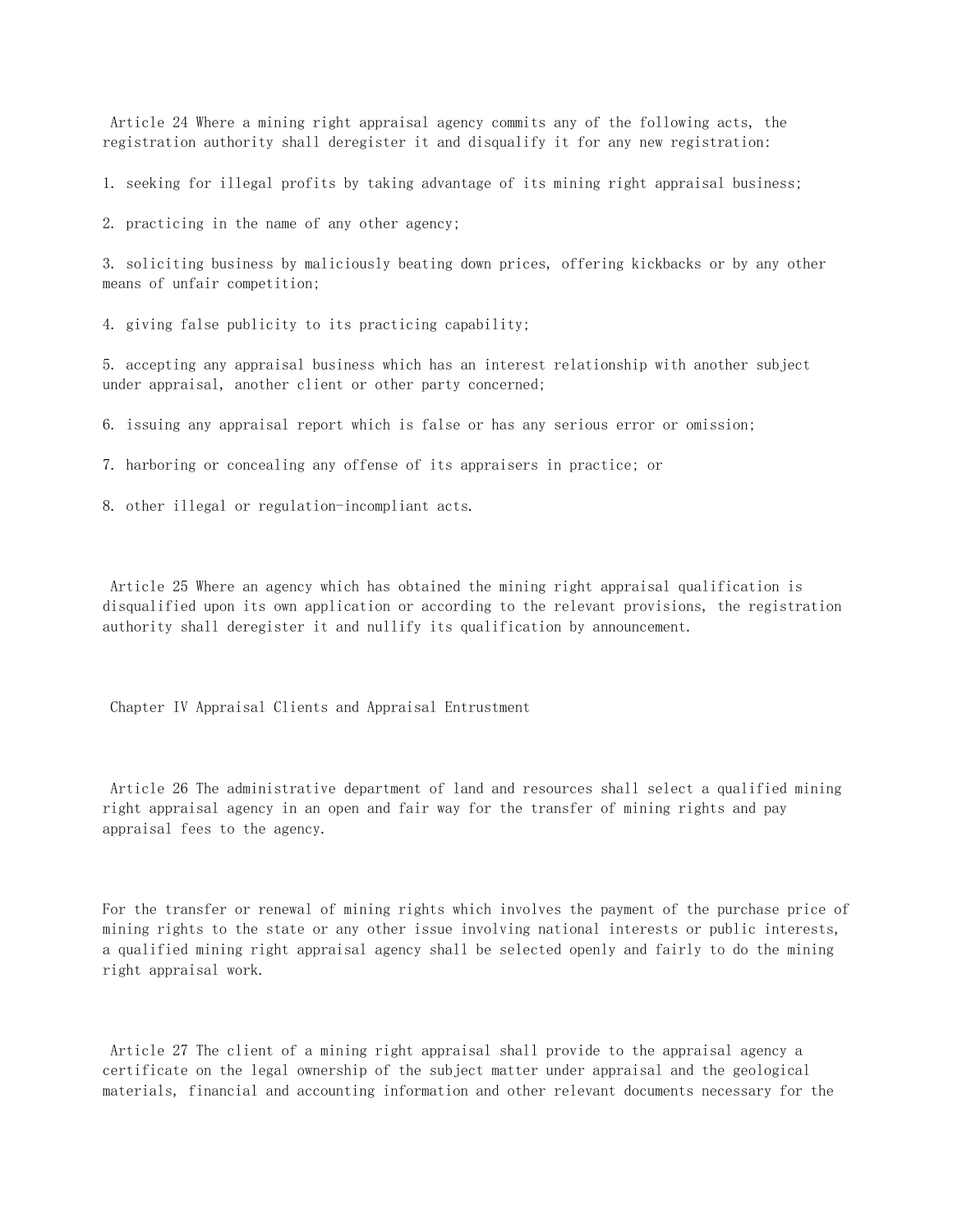appraisal, assist the appraisal agency in its appraisal work or provide other necessary assistance. The client may not instigate the appraisal results or conclusion or impose any requirement which is not stipulated in the entrustment contract.

The client shall be responsible for the authenticity, integrity and legality of the materials it provides, and correctly use the appraisal report and results according to the relevant provisions. If the client is an administrative department of land and resources, it shall make the appraisal report public.

 Article 28 Where the administrative department of land and resources or the CAMRA supervises, inspects or investigates any mining right appraiser or mining right appraisal agency, the appraiser or appraisal agency shall provide cooperation and assistance.

Chapter V Supervision and Administration

 Article 29 The administrative department of land and resources shall examine the regulationcompliance of the report of a mining right appraisal made according to Article 26, make it public, make an acceptance check upon it and then archive it.

The administrative department of land and resources shall archive a mining right appraisal agency's list of mining right appraisal reports not mentioned in the preceding paragraph.

The archive-filing results of mining right appraisal reports shall be made available to the public.

 Article 30 The CAMRA shall strengthen self-disciplinary supervision and management, make random examination with respect to the regulation-compliance and reasonability of mining right appraisal reports, make annual inspections to the mining right appraisal agencies and examine their practices now and then.

 Article 31 The examination results shall be betimes notified to the examined appraisal agencies and made available to the public. Any appraiser or appraisal agency in violation of law, the mining right appraisal criterions or these Measures shall be subject to corresponding